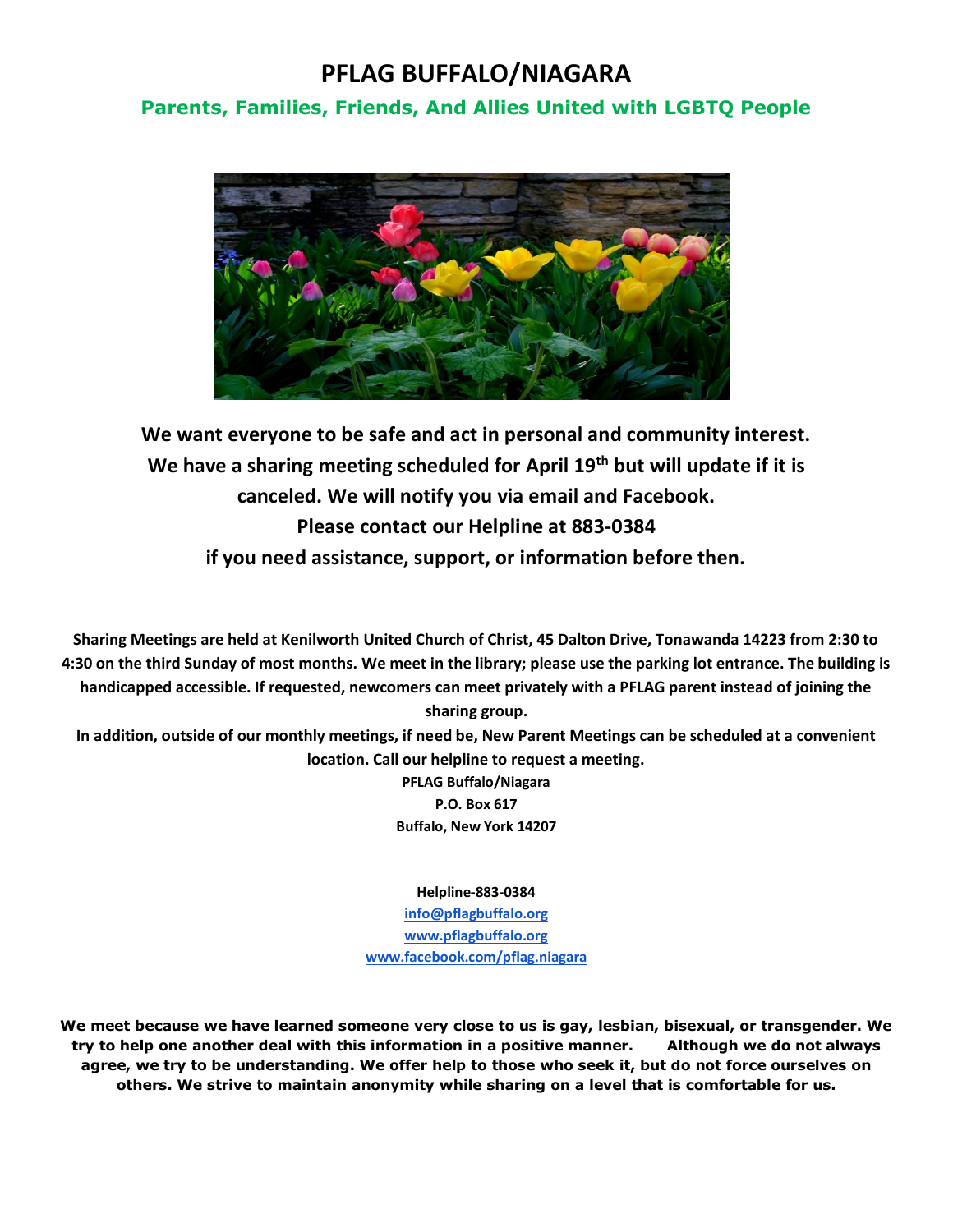## **LOCAL GROUP DONATES FUNDS FOR SCHOLARSHIP**

PFLAG Buffalo/Niagara offers two \$500.00 scholarships each June: The Mary L. Hewett Scholarship and the Marvin J. Henchbarger Scholarship are offered annually. This year, we are extremely pleased to announce there will be an additional \$500.00 scholarship offering to graduating seniors.



 The Buffalo Bears, a local gay men's organization, is fully funding a third scholarship. A social organization that also raises funds to help local groups, the Bears chose PFLAG as this year as the recipient of their fundraising. Board members met with Ken and other members at their monthly meeting. The group wanted their funds to go to benefit the youth of the area, and decided to fund a scholarship award to a local LGBTQ student. PFLAG members met with the Bears on March 14th to accept the check and thank them for their wonderful donation. Please share the word of this and our 2 annual scholarships.

 Despite the closure of schools and cancellation of conferences, students can still apply for these monies as they prepare for college entrance.

 Again, PFLAG Buffalo/Niagara thanks Ken and the Buffalo Bears for their generous gift! It was a pleasure meeting you and learning about your history of helping others in the Western New York Area.

Here is the link for the applications: <https://www.pflagbuffalo.org/scholarships-and-grants>.